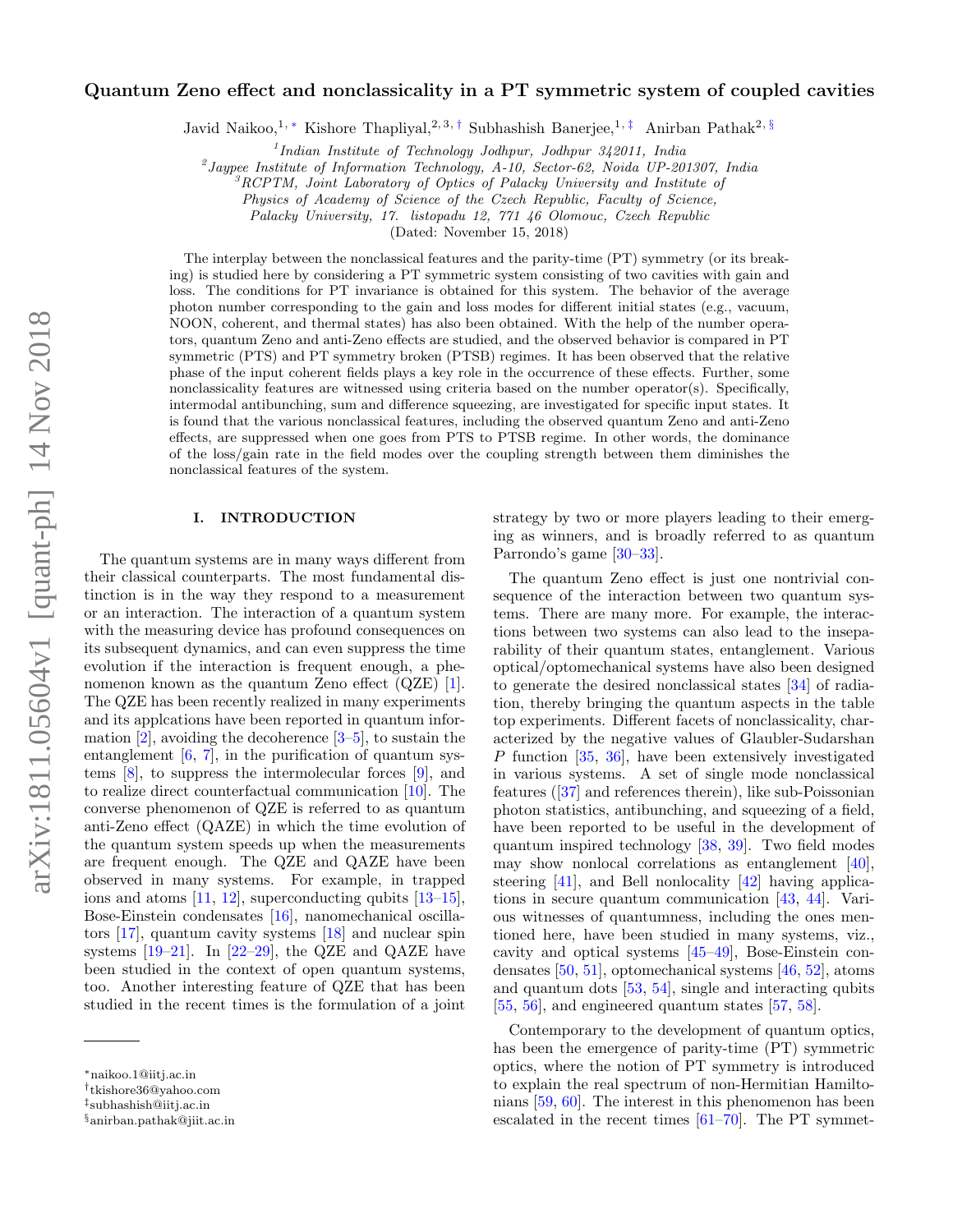ric (PTS) Hamiltonian  $(H)$  can have a real eigenvalue spectrum despite being non-Hermitian [59]. Specifically,  $[H, PT] = 0$  assures the real eigenvalue spectrum of H. For example,  $\hat{p}^2 + i\hat{x}^3$  and  $\hat{p}^2 - \hat{x}^4$  are not Hermitian but PTS and possess real eigenvalues. In fact, these two Hamiltonians are special cases of the general parametric family of PTS Hamiltonians  $H = \hat{p}^2 + \hat{x}^2 (i\hat{x})^{\epsilon}$ , such that for  $\epsilon \geq 0$  all the eigenvalues are real while for  $\epsilon$  < 0 they are complex. These two regimes are respectively known as PTS and PT symmetry broken (PTSB) regimes [60]. An equivalence of a quantum system possessing PT symmetry and a quantum system having Hermitian Hamiltonian was shown in [71]. In [68], a system was realized whose dynamics is governed by PT Hamiltonian. Many optomechanical properties have been investigated for PTS systems, such as the cavity optomechanical properties underlying the phonon lasing action [72], PTS chaos [73], cooling of mechanical oscillator [74], cavity assisted metrology [75], optomechanically-inducedtransparency [76], and optomechanically induced absorption [77]. The possibility of the spontaneous generation of photons in PTS systems is illustrated in [78]. In [79], the gain in the quantum amplification by the superradiant emission of radiation was shown to be a consequence of the broken PT symmetry. Further, the exceptional points for an optical coupler with one lossy waveguide and polarization entangled input states were obtained in [80]. Nonclassicality in the coherent states for non-Hermitian systems is also reviewed recently [81].

In this work, we aim to study the behavior of the various nonclassical features of a system as one goes from PTS to PTSB regime. We analyze the effect of this transition on the possibility of presence of QZE and QAZE as well as the nonclassical features, such as intermodal antibunching and the sum and difference squeezing for different choices of the input states. The rest of the paper is planned as follows. In Sec. II, we discuss the model and the solution to the equations of motion of cavity field modes in the Heisenberg picture. Section III is devoted to the discussion of various nonclassical features of the field modes. We finally conclude in Sec. IV.



FIG. 1: (Color online) The model. Two cavities bearing modes  $a_1$  and  $a_2$  coupled through coupling constant  $g$  are also interacting with baths  $B_1$  and  $B_2$ , respectively. The baths cause gain  $\gamma_1$  and loss  $\gamma_2$  in the first and second cavity, respectively.

### II. MODEL AND SOLUTION

In this work, we are interested to study the interplay between PT symmetry and various facets of nonclassicality. To this effect, we consider the system sketched in Fig. 1. Two optical cavities bearing modes  $a_1$  and  $a_2$ , with corresponding frequencies  $\omega_1$  and  $\omega_2$ , are connected by coupling constant  $g$ . The Hamiltonian for this system can be written as

$$
H_S = \omega_1 a_1^{\dagger} a_1 + \omega_2 a_2^{\dagger} a_2 + g(a_1^{\dagger} a_2 + \text{H.c.}), \quad (1)
$$

where H.c. stands for Hermitian conjugate. Throughout this paper, we are going to work in the natural units  $(\hbar = c = 1)$ . To bring the PT symmetric effects, we allow the cavities in the system of interest to interact with the ambient environmental degrees of freedom. We denote the baths (reservoirs) as  $B_1$  and  $B_2$  and consider them to be coupled to the cavities bearing modes  $a_1$  and  $a_2$ , respectively. We further assume that the former cavity has a gain rate  $\gamma_1$ , and the later has a loss rate  $\gamma_2$ . The Hamiltonian pertaining to the baths  $(H_B)$  and the system-bath interaction  $(H_{SB})$  are respectively given by

$$
H_B = \sum_k \nu_k m_k^{\dagger} m_k + \sum_{k'} \nu_{k'} n_k^{\dagger} n_{k'},
$$
 (2a)  

$$
H_{SB} = \left\{ \sum_k g_k m_k^{\dagger} a_1 + \sum_{k'} g_{k'} n_{k'}^{\dagger} a_2 + \text{H.c.} \right\}.
$$
 (2b)

Here,  $m_k$  and  $n'_k$  are the annihilation operators corresponding to the baths  $B_1$  and  $B_2$ , respectively, and are coupled to the corresponding cavity modes  $a_1$  and  $a_2$ with coupling strengths  $g_k$  and  $g_{k'}$ . Using Eqs. (1), (2a), and  $(2b)$ , we obtain the following Langevin equations:

$$
\dot{a}_1(t) = -i\omega_1 a_1(t) + \gamma_1 a_1(t) + f_1(t) - ig_2(t), \quad (3a)
$$
  

$$
\dot{a}_2(t) = -i\omega_2 a_2(t) - \gamma_2 a_2(t) + f_2(t) - ig_1(t). \quad (3b)
$$

Here,  $f_1(t)$  and  $f_2(t)$  are the noise operators given by  $-i\sum_{l} g_{l} b_{l}(0)e^{-i\nu_{l}t}$ , where  $b_{l}(0)$  denotes the corresponding bath operator. The noise operators satisfy the following properties [37]:

$$
\langle f_1^{\dagger}(t)f_1(t')\rangle = 2\gamma_1 \delta(t - t'), \quad \langle f_1(t)f_1^{\dagger}(t')\rangle = 0, \text{ (4a)}
$$
  

$$
\langle f_2(t)f_2^{\dagger}(t')\rangle = 2\gamma_2 \delta(t - t'), \quad \langle f_2^{\dagger}(t)f_2(t')\rangle = 0. \text{ (4b)}
$$

The action of the parity operator  $P$  and the time reversal operator  $T$  on modes  $a_1$  and  $a_2$  can be summarized as

$$
P \qquad : a_1 \leftrightarrow -a_2, \quad a_1^{\dagger} \leftrightarrow -a_2^{\dagger}, \tag{5a}
$$

$$
T: a_1 \leftrightarrow a_1, \quad a_1^{\dagger} \leftrightarrow a_1^{\dagger}, \quad a_2 \leftrightarrow a_2, \quad a_2^{\dagger} \leftrightarrow a_2^{\dagger}.
$$
 (5b)

The action of the time reversal operator also flips the sign of the complex number  $i$ . Thus, the PT invariance of Eqs. (3a) and (3b) demands that

$$
\omega_1 = \omega_2 = \omega \quad \text{and} \quad \gamma_1 = \gamma_2 = \gamma. \tag{6}
$$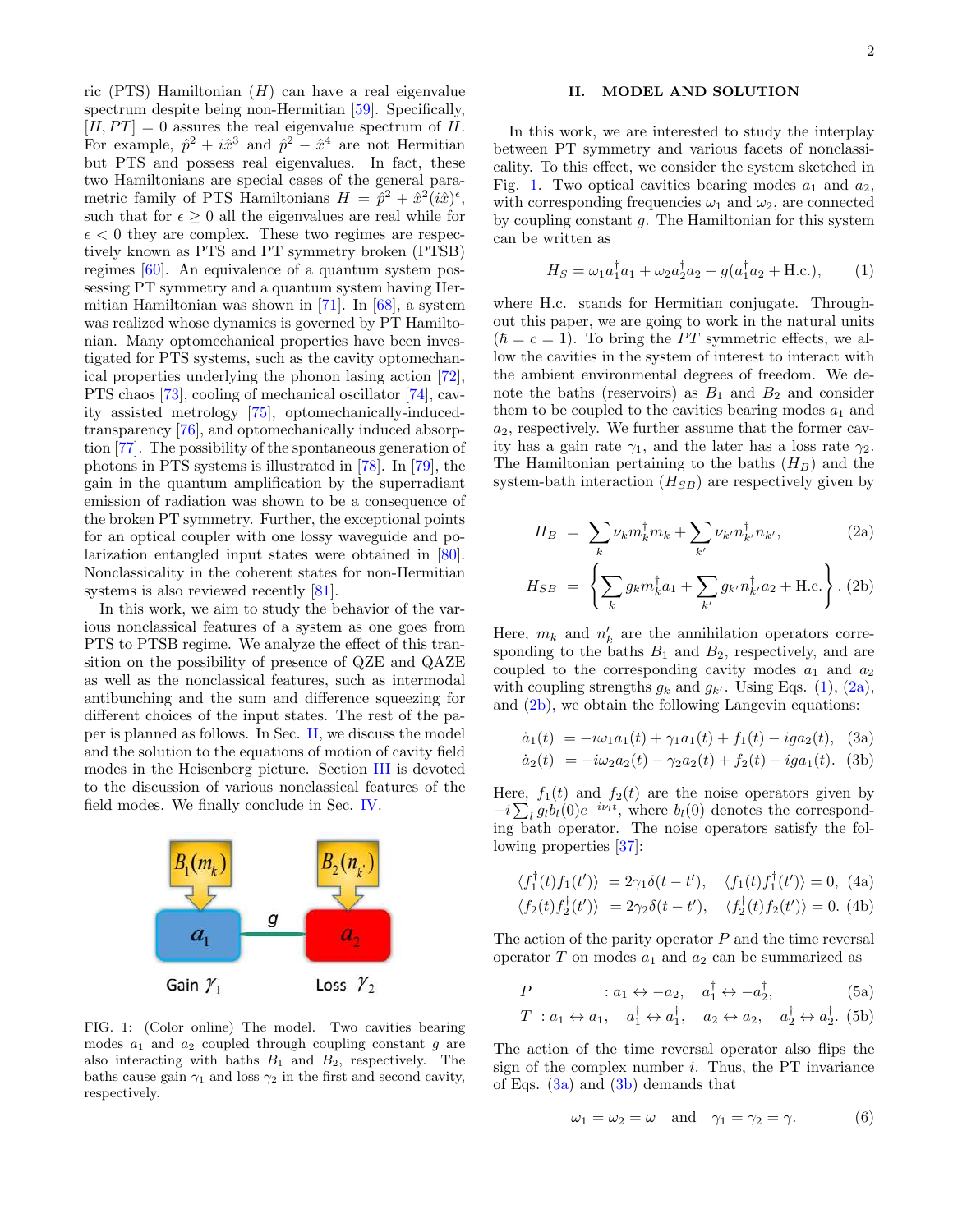To investigate the PT invariance further, let us redefine the annihilation operators as  $\tilde{a}_1(t) = e^{-i\omega t} a_1(t)$ ,  $\tilde{a}_2(t) =$  $e^{-i\omega t}a_2(t)$ , and the noise operator  $F_i(t) = e^{-i\omega t}f_i(t)$ . With this transformation Eqs.  $(3a)$  and  $(3b)$  become

$$
\dot{\tilde{a}}_1(t) = \gamma \tilde{a}_1(t) + F_1(t) - ig\tilde{a}_2(t), \tag{7a}
$$

$$
\dot{\tilde{a}}_2(t) = -\gamma \tilde{a}_2(t) + F_2(t) - ig\tilde{a}_1(t). \tag{7b}
$$

One can write the formal solution of the above equations as follows

$$
\begin{pmatrix}\n\tilde{a}_1(t) \\
\tilde{a}_2(t)\n\end{pmatrix} = e^{-i\mathcal{K}t} \begin{pmatrix}\n\tilde{a}_1(0) \\
\tilde{a}_2(0)\n\end{pmatrix} + \int_0^t ds \, e^{-i\mathcal{K}(t-s)} \begin{pmatrix}\nF_1(s) \\
F_2(s)\n\end{pmatrix} .
$$
\n(8)

Here,  $K$  is identified as the effective Hamiltonian for the system given by

$$
\mathcal{K} = \begin{pmatrix} i\gamma & g \\ g & -i\gamma \end{pmatrix} \tag{9}
$$

with eigenvalues

$$
\lambda_{\pm} = \begin{cases} \pm \sqrt{g^2 - \gamma^2} & \text{for } g \ge \gamma, \\ \pm i \sqrt{\gamma^2 - g^2} & \text{for } g < \gamma. \end{cases}
$$
(10)

Apart from the conditions given in Eq. (6), the complete PT invariance demands that the eigenvalues of  $K$ are real, that is  $\gamma \leq g$ . Naturally, PTSB regime is characterized by  $\gamma > g$ . In other words, the dominance of the gain/loss over the coupling strength breaks the PT symmetry of the system. The transition from the PTS to PTSB regime is governed by the eigenvalues of the effective Hamiltonian. Figure 2 shows the behavior of the eigenvalues with respect to the coupling strength  $q$  and the gain (loss) rate  $\gamma$ . The two real branches of eigenvalues coalesce at  $q = \gamma$  and become complex for  $q < \gamma$ . These points at which the transition from real to complex spectrum occurs, are known as *exceptional points* [80].

We can now rewrite the solution given in Eq.  $(8)$  by setting  $Q = e^{-i\mathcal{K}t}$ . With  $\mathcal K$  given in Eq. (9), it can be shown that

$$
Q = \begin{pmatrix} \cosh(\Omega t) + \frac{\gamma}{\Omega} \sinh(\Omega t) & \frac{-ig}{\Omega} \sinh(\Omega t) \\ \frac{-ig}{\Omega} \sinh(\Omega t) & \cosh(\Omega t) - \frac{\gamma}{\Omega} \sinh(\Omega t) \end{pmatrix} . \tag{11}
$$

Here,  $\Omega = \sqrt{\gamma^2 - g^2}$  controls the transition from PTS to PTSB phase. Finally, the solution turns out to be

$$
\tilde{a}_1(t) = Q_{11}(t)\tilde{a}_1(0) + Q_{12}(t)\tilde{a}_2(0) \n+ \int_0^t ds \bigg( Q_{11}(t-s)F_1(s) + Q_{12}(t-s)F_2(s) \bigg),
$$
\n(12)

$$
\tilde{a}_2(t) = Q_{21}(t)\tilde{a}_1(0) + Q_{22}(t)\tilde{a}_2(0) \n+ \int_0^t ds \bigg(Q_{21}(t-s)F_1(s) + Q_{22}(t-s)F_2(s)\bigg).
$$
\n(13)



FIG. 2: (Color online) The real part of the eigenvalues  $\lambda_{\pm}$  is plotted as a function of the coupling strength  $q$  and the gain (loss) rate  $\gamma$ . The points where the two eigenvalues coalesce are called as exceptional points. In (a), the blue (solid) and red (dashed) curves correspond to  $\lambda_+$  and  $\lambda_-$ , respectively.

One can obtain the solution at the exceptional points by taking appropriate limits, specifically considering  $\Omega \to 0$ , we can obtain

$$
Q|_{\Omega \to 0} = \begin{pmatrix} 1 + \gamma t & -igt \\ -igt & 1 - \gamma t \end{pmatrix}.
$$
 (14)

Having obtained the solution for the two field modes  $\tilde{a}_1(t)$ and  $\tilde{a}_2(t)$ , we now proceed to study some properties of the output fields, like average photon numbers with different input states, and also look for the nonclassical features of the fields. Since the phase factor in  $\tilde{a}_k(t) = e^{-i\omega t} a_k(t)$  $(k = 1, 2)$  is not relevant in our study, in what follows, we would drop the tilde.

## III. SOME PROPERTIES OF THE OUTPUT FIELDS

In this section, we analyze some properties associated with the field modes  $a_1$  (gain) and  $a_2$  (loss), and their behavior in PTS and PTSB regimes.

Average photon number: We begin this study with the average photon number  $n_{a_i} = \langle a_i^{\dagger}(t) a_i(t) \rangle$  corresponding to the mode  $a_i$   $(i = 1, 2)$ , by choosing different initial states. For example, with the input state as vacuum, one can obtain the following closed form expressions for the average photon number:

$$
n_{a_1} = \frac{2\gamma^2 \Omega \cosh(2\Omega t) - (\Omega^2 + \gamma^2)\gamma \sinh(2\Omega t) - 2\gamma \Omega(\gamma + g^2 t)}{2\Omega^3}
$$
  

$$
n_{a_2} = \frac{g^2 \gamma}{2\Omega^2} \Big[ -2t + \frac{\sinh(2\Omega t)}{\Omega} \Big].
$$
 (15)

,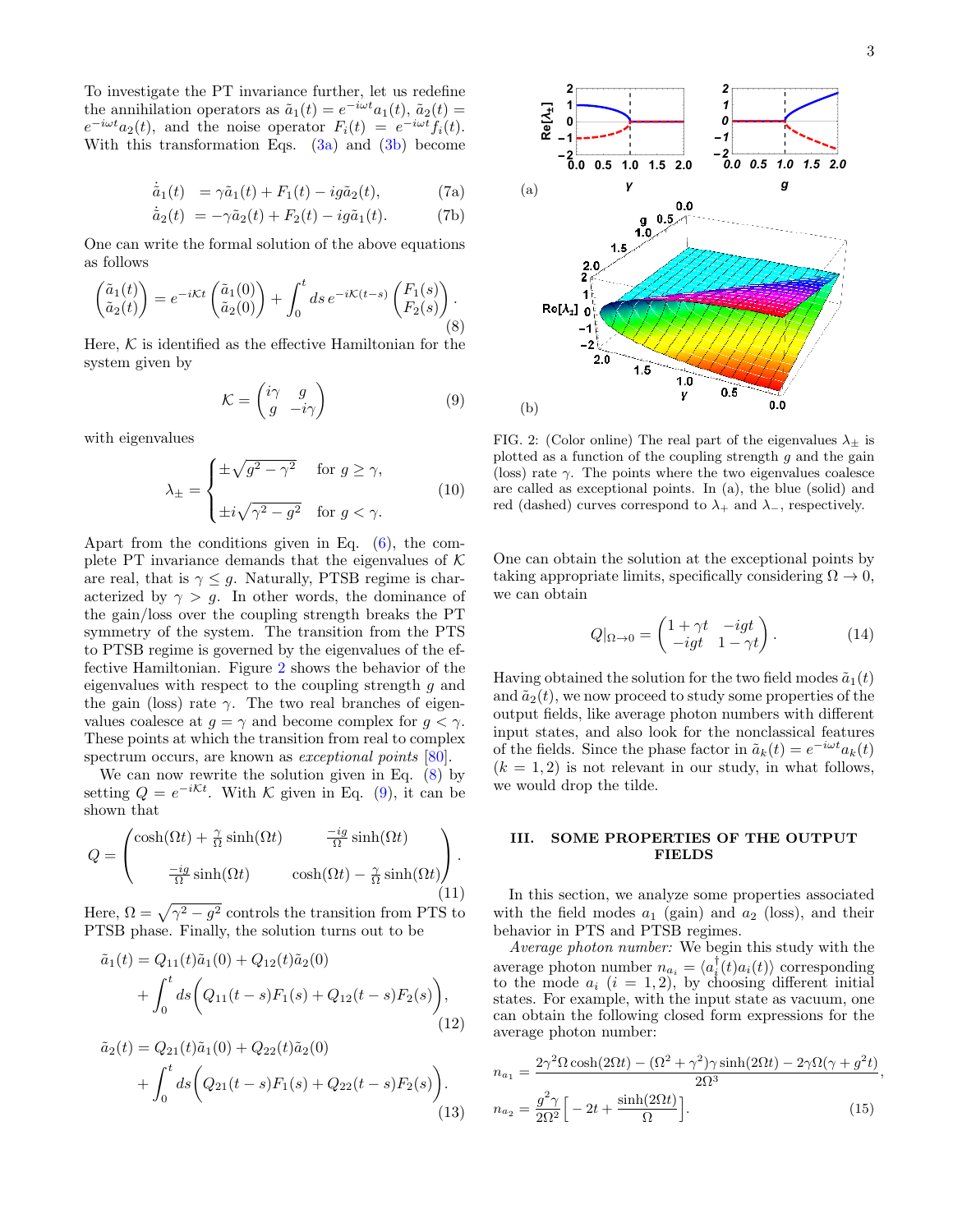

FIG. 3: (Color online) Average photon number  $n_{a_1}$  =  $\langle a_1^{\dagger}(t)a_1(t)\rangle$  (solid blue curve) and  $n_{a_2} = \langle a_2^{\dagger}(t)a_2(t)\rangle$  (dashed red curve) with respect to the dimensionless parameter gt for PTS (left panel) and PTSB (right panel) cases. The value of  $\gamma$ is 0.5g and 1.1g corresponding to the PTS and PTSB regimes, respectively. The input states are: (a)-(b) Vacuum state  $|00\rangle$ ; (c)-(d) Coherent state  $|\alpha_1 \alpha_2\rangle$ , with  $\alpha_k = r_k e^{i\theta_k}$  for  $k = 1, 2$ and coherent state parameters  $r_1 = r_2 = 1, \theta_1 = \theta_2 = \pi/4;$ (e)-(f) NOON state  $(|10\rangle + |01\rangle)/\sqrt{2}$ ; (g)-(h) Thermal state  $\rho_0 = (1 - e^{\beta})^2 \exp[-\beta(a_1^{\dagger} a_1 + a_2^{\dagger} a_2)]$  with  $\beta = \hbar \omega / kT$ . Here, we have chosen  $\beta = 1$ .

Similarly, we have considered different initial states, such as coherent state  $|\alpha_1, \alpha_2\rangle$ , NOON<br>state  $(|1, 0\rangle + |0, 1\rangle)/\sqrt{2}$ , and thermal state state  $(|1,0\rangle + |0,1\rangle)/\sqrt{\ }$ thermal  $\rho_0 = (1 - e^{\beta})^2 \exp[-\beta(a_1^{\dagger} a_1 + a_2^{\dagger} a_2)]$  (see Appendix A), to compute the average photon numbers in the two cavities. The average photon number in each case is plotted in Fig. 3. The parameters  $\gamma$  (gain/loss rate) and g (coupling strength) are chosen such that the system 4

is either in PTS or PTSB regime. In the PTS regime, the average photon number for the gain and loss modes is observed to grow together, waning the distinction between gain and loss cavities. In PTSB regime, however, the average photon number in the gain cavity grows faster as compared to the average photon number in the lossy cavity. This is due to the fact that in the PTSB phase, the gain/loss dominates the coupling strength between the two cavities. The oscillatory behavior of the curves in PTS case can be attributed to the fact that the elements of the Q matrix change from hyperbolic to sinusoidal function as one goes from PTSB to PTS regime. The rapid increase in the photon number as a spontaneous photon generation process in the context of PT symmetry was also reported in [78] in a system of two coupled waveguides. In all these cases, in PTS regime, one can clearly see initial decay in the average photon number in the lossy cavity, which is compensated later by its interaction with the gain medium. In the set of possible input states, we have considered vacuum (shown to play an important role in PTS property [78]), a quantum state with positive (coherent state) and negative (NOON state) Glauber-Sudarshan P function, and a mixed (thermal) state having positive P function. Average photon numbers of two cavities does not give any signature of quantumness. Therefore, in what follows, we investigate the QZE and QAZE and some nonclassical features, like intermodal antibunching and squeezing, in the field modes, which will use the number operators calculated so far.

Quantum Zeno and anti-Zeno effects: A more general definition of QZE involves the dynamics for which the interaction part may be defined as a 'continuous gaze' on the system under consideration (see [82] for a review). This interaction may be a measurement operator to explain QZE as introduced in [1]. In the present case, the two cavity model (in Fig. 1) can be considered as a system-probe configuration, where one of the cavities (considered system) is under a constant influence of the other cavity (probe). The occurrence of QZE and QAZE in the system-probe setting can be studied by defining Zeno parameter, introduced in [83, 84],

$$
\zeta_{a_i}(t) = \frac{n_{a_i} - n_{a_i}|_{g=0}}{\prod_{i=1,2} n_{a_i}},\tag{16}
$$

with  $n_{a_i} = \langle a_i^{\dagger}(t) a_i(t) \rangle$ . Here, we have normalized the Zeno parameter by dividing by the product of the average number of photons of the two modes. A positive (negative) value of the Zeno parameter  $\zeta_{a_i}$  implies an increase (decrease) in the average photon numbers corresponding to the mode  $a_i$  as a consequence of the coupling  $(g)$  with the probe field. The scenarios  $\zeta_{a_i}(t) < 0$  and  $\zeta_{a_i}(t) > 0$ are respectively known as QZE and QAZE.

Figure 4 depicts the Zeno parameter with different initial states, viz., vacuum state (a), NOON state ( $|10\rangle$  +  $|01\rangle$ )/ $\sqrt{2}$  (b), and thermal state (c). In all the cases,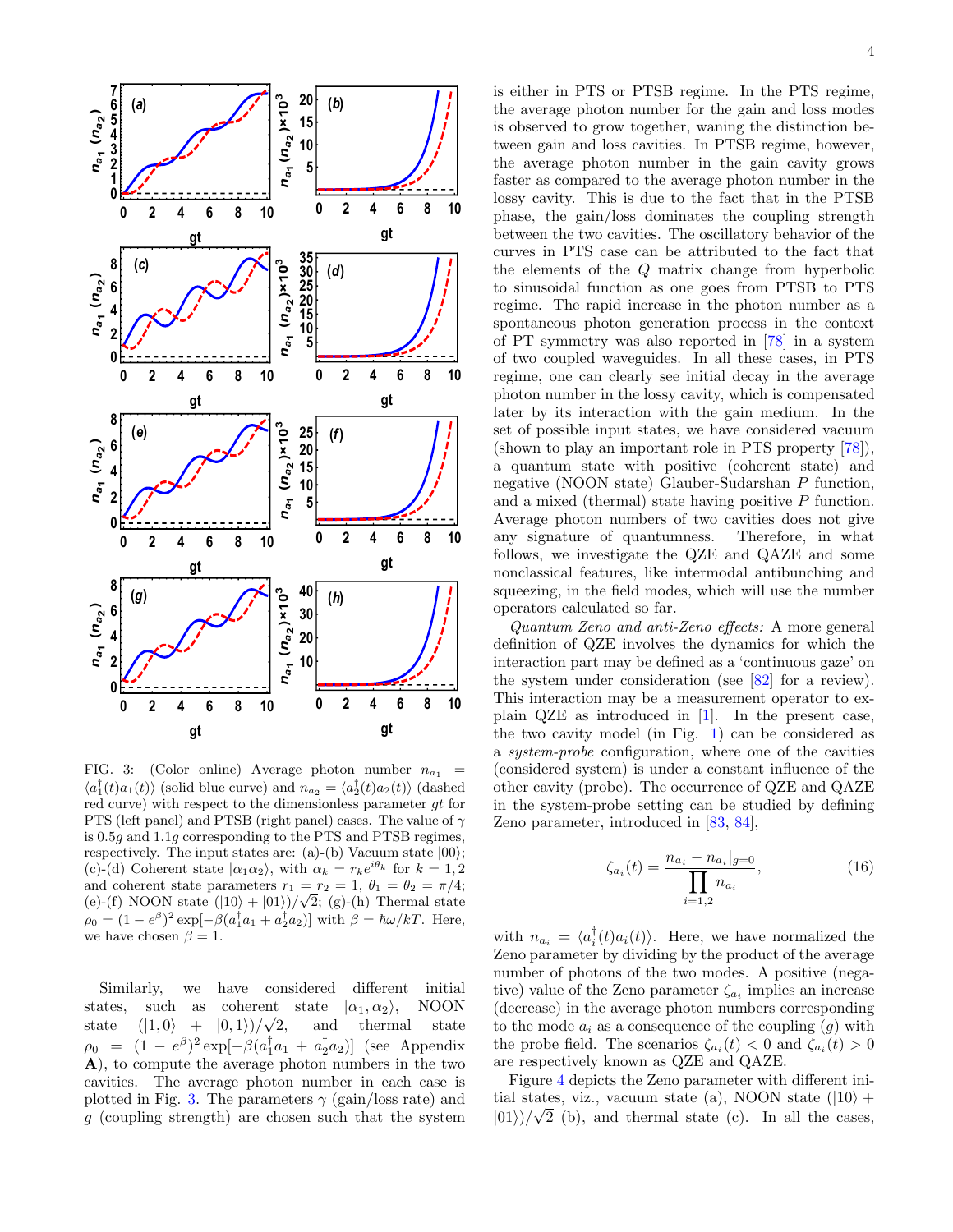

FIG. 4: (Color online) Zeno parameter as defined in Eq. (16),  $\zeta_{a_1}$  (blue surface) and  $\zeta_{a_2}$  (red surface) with input state as vacuum (a), NOON state  $(|10\rangle + |01\rangle)/\sqrt{2}$  (b), and thermal state (c). In all the cases, the lossy mode  $(a_2)$  shows the QAZE while the gain mode  $(a_1)$  shows the QZE. Here, we have chosen coupling strength  $q = 1$ , so that  $\gamma < 1$  and  $\gamma > 1$ correspond to PTS and PTSB regimes, respectively.

mode  $a_2$  (red surface) shows the QAZE effect while QZE is displayed by mode  $a_1$  (blue surface). This nature is observed due to the fact that the number of photons generated under an independent evolution of the gain cavity is suppressed (which is described as QZE) due to its interaction with the lossy cavity. In contrast, an increase in the number of photons (which is described as QAZE) in the lossy cavity is the outcome of its interaction with the gain cavity. This increase/decrease in the number of photons also depends upon the values of parameters deciding PT symmetry property of the system.

We separately discuss the case when both the cavity fields are initially in the coherent states as in this case, the transition between the QZE and QAZE can be controlled by the parameters of the input fields. Specifically, Fig. 5 depicts the Zeno parameter corresponding to modes  $a_1$  and  $a_2$  with input state as the coherent state



FIG. 5: (Color online) Zeno parameter as defined in Eq. (16) with input state as coherent state  $|r_1e^{i\theta_1}, r_2e^{i\theta_2}\rangle$  for  $r_1 = r_2 = 1$ . In (a),  $\theta_1 = \pi$ ,  $\theta_2 = -\pi/4$ . The blue and red surfaces correspond to  $\zeta_{a_1}$  and  $\zeta_{a_2}$ , respectively. Here, the coupling strength between the cavities  $g = 1$ . (b) Variation with respect to the relative phase parameter  $\Delta\theta = \theta_1 - \theta_2$ . The color scheme is as follows: blue for  $\zeta_{a_1}$ , red for  $\zeta_{a_2}$  with  $\gamma = 0.5g$ , that is, PTS regime; green for  $\zeta_{a_1}$  and gray for  $\zeta_{a_2}$  with  $\gamma = 1.5g$ , PTSB regime. The parameter  $\Delta\theta$  decides which of the two modes  $(a_1 \text{ or } a_2)$  would show the QZE/QAZE. The maxima and minima in the plot occur at  $\Delta\theta = \pi/2, 3\pi/2.$ 

 $|\alpha_1\alpha_2\rangle$ , such that  $\alpha_k = r_k e^{i\theta_k}$  with  $k = 1, 2$ . Figure 5 (a) shows the variation of the Zeno parameters with respect to the gain/loss rate  $\gamma$  and time t. In PTS regime ( $\gamma < q$ ), the QZE and QAZE are more prominent as compared to PTSB regime  $(\gamma > g)$ . The observed behavior can be attributed to the fact that in the PTS phase, the coupling is dominant and has pronounced effect, i.e., losses in cavity mode  $a_2$  are supplemented by the gain cavity due to strong coupling between them. This causes large variation in the Zeno parameter in PTS phase when compared with the PTSB phase. In Fig. 5 (b), the Zeno parameter is shown as a function of the relative phase (difference of the phases corresponding to the coherent states of the two modes)  $\Delta \theta = \theta_1 - \theta_2$  and time t. It is clear that the presence of QZE or QAZE in modes  $a_1$  and  $a_2$  depends on the value of  $\Delta\theta$ . In this case, for  $\Delta\theta > \pi$ , the mode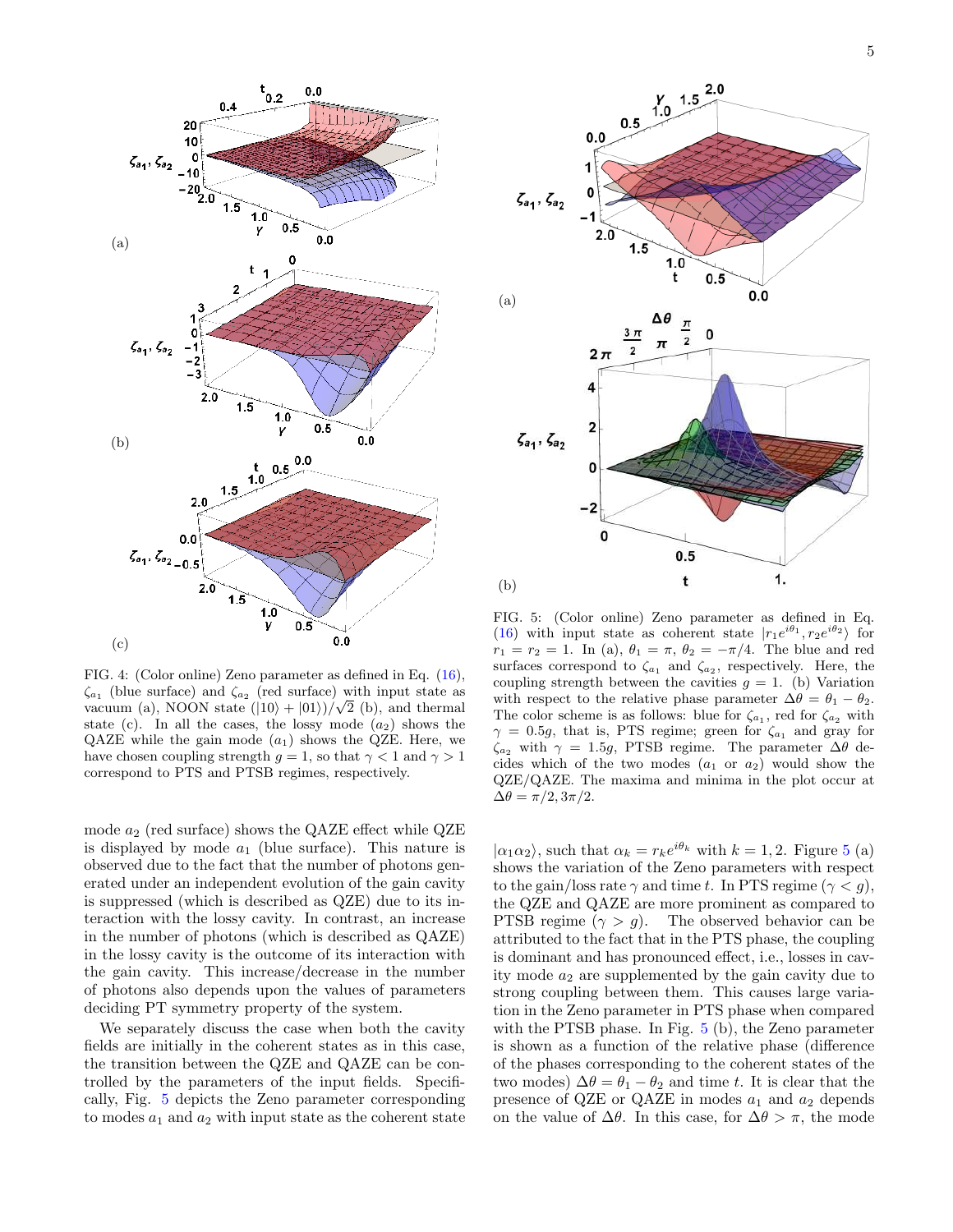

FIG. 6: (Color online) Intermodal antibunching with input state as coherent state  $|\alpha_1, \alpha_2\rangle$  (a) and NOON state ( $|10\rangle$  +  $|01\rangle/\sqrt{2}$  (b). In the former  $\alpha_1 = r_1 e^{i\theta_1}$  and  $\alpha_2 = r_2 e^{i\theta_2}$  with  $r_1 = 1, r_2 = 2, \theta_1 = \theta_2 = \pi/2$ . The nonclassical behavior corresponds to  $A(a_1a_2) < 0$ . The behavior in PTS regime  $(\gamma < g)$  is very different from the PTSB regime  $(\gamma > g)$ .

 $a_1$  dominantly shows QAZE, while for  $\Delta\theta < \pi$  it shows QZE. Therefore, a transition between QZE and QAZE can be controlled by the relative phase of the input coherent states, while variation in the amount of the Zeno parameter also depends upon whether the system is in the PTS/PTSB phase.

Intermodal antibunching: For the field modes  $a_1$  and  $a_2$ , the condition for intermodal antibunching is given as follows

$$
\mathcal{A}(a_1 a_2) = \langle a_1^\dagger a_2^\dagger a_1 a_2 \rangle - \langle a_1^\dagger a_1 \rangle \langle a_2^\dagger a_2 \rangle < 0. \tag{17}
$$

The first term in the right-hand side corresponds to the simultaneous detection in the outputs of two cavities, while the second term represents the product of individual detections in the outputs. In order to compute the first expectation value, we make use of the following decoupling relation ([47] and references therein)

$$
\langle ABCD \rangle \approx \langle AB \rangle \langle CD \rangle + \langle AD \rangle \langle BC \rangle + \langle AC \rangle \langle BD \rangle - 2\langle A \rangle \langle B \rangle \langle C \rangle \langle D \rangle.
$$
 (18)

Thus, we obtain the average value of the witness of intermodal antibunching  $A(a_1a_2)$  for different initial states, which detects the presense of nonclassicality for the negative values of the witness  $A(a_1a_2)$ . Figure 6 depicts the



FIG. 7: (Color online) Sum squeezing parameter  $V(a_1, a_2)$ (a) and difference squeezing parameter  $W(a_1, a_2)$  (b), as defined in Eqs. (20) and (21), plotted against dimensionless parameter  $\gamma t$  with vacuum as the initial state. A state is sum (difference) squeezed if  $V(a_1, a_2) < 0$  ( $W(a_1, a_2) < 0$ ). Here, we used  $\phi = \pi/4$ .

variation of the intermodal antibunching witness  $A(a_1a_2)$ with input state as (a) coherent state and (b) NOON state. The nonclassical features are observed in both the cases as depicted by the negative values of the witness. Further, it is clear that the behavior in PTS and PTSB regimes is remarkably different, revealing that PTS phase favors nonclassicality compared to PTSB phase.

Sum squeezing criterion: Hillery's sum squeezing criterion [85] is defined in terms of a generalized two mode quadrature operator of the form

$$
V_{\phi} = \frac{e^{-i\phi}a_1a_2 + e^{i\phi}a_1^{\dagger}a_2^{\dagger}}{2},\tag{19}
$$

in analogy of the single mode quadrature where  $\phi$  is the phase angle of the coherent field used in the homodyne measurement. A state is said to be sum squeezed along phase angle  $\phi$ , if

$$
V(a_1, a_2) = \langle (\Delta V_{\phi})^2 \rangle - \frac{\langle a_1^{\dagger} a_1 \rangle + \langle a_2^{\dagger} a_2 \rangle + 1}{4} < 0 \quad (20)
$$

with  $\langle (\Delta V_{\phi})^2 \rangle = \langle V_{\phi}^2 \rangle - \langle V_{\phi} \rangle^2$ .

Difference squeezing criterion: A state is said to be difference squeezed if

$$
W(a_1, a_2) = \langle (\Delta W_{\phi})^2 \rangle - \frac{|\langle a_1^{\dagger} a_1 \rangle - \langle a_2^{\dagger} a_2 \rangle|}{4} < 0. \quad (21)
$$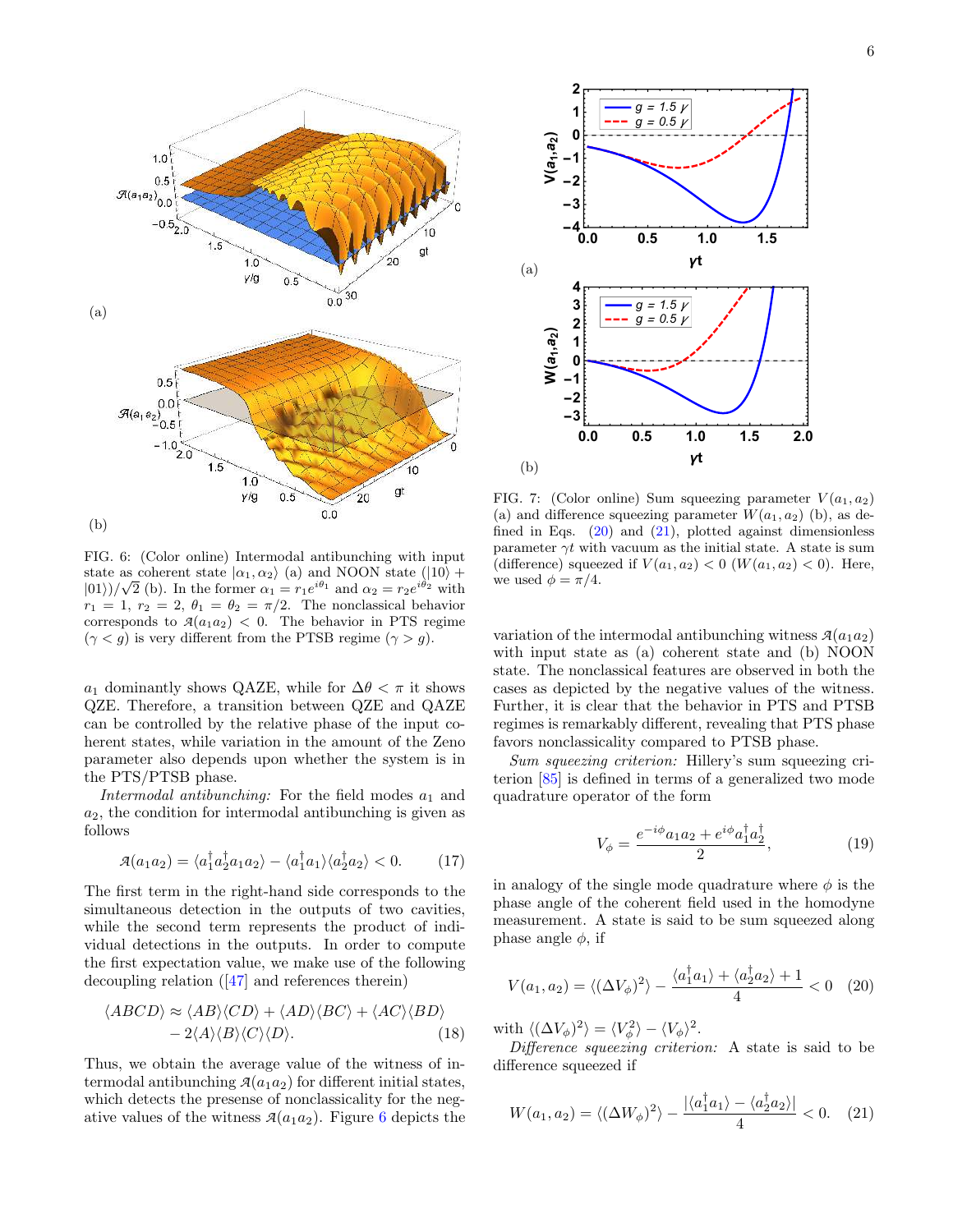The collective operator  $W_{\phi} = \frac{1}{2} (e^{i\phi} a_1 a_2^{\dagger} + e^{-i\phi} a_1^{\dagger} a_2)$  and variance  $\langle (\Delta W_{\phi})^2 \rangle = \langle W_{\phi}^2 \rangle - \langle W_{\phi} \rangle^2$ .

We have chosen to study the sum and difference squeezing here as these two-mode nonclassical features use the average photon numbers we have studied in the beginning of this section. Figure 7 depicts the variation of the sum and difference squeezing parameters  $V(a_1, a_2)$ and  $W(a_1, a_2)$ , respectively. The negative values of the parameters  $V(a_1, a_2)/W(a_1, a_2)$ , for any  $\phi$  confirm the existence of the sum/difference squeezing. It can be seen that the sum/difference squeezing is enhanced in PTS regime  $(g/\gamma > 1)$  as compared to PTSB regime  $(q/\gamma < 1)$ .

### IV. CONCLUSION

We considered a two cavity gain-loss system and discussed the conditions necessary for exhibiting PT invariance. This demanded equal gain-loss in the two cavities. Further, complete PT invariance requires the eigenvalues of the effective Hamiltonian to be real. This condition in turn means that the dominance of the gain/loss over the coupling strength  $g$  breaks the PT invariance. With this setting, we studied the average photon number with different initial states, viz., vacuum, NOON, coherent, and thermal states. In all the four cases, the average photon number shows a similar behavior for gain and loss modes in PTS regime. In contrast to this, in PTSB regime, the gain mode is found to dominate over the lossy mode, while both show an exponential growth. We further studied some nonclassical features using the average photon numbers for different initial states. Specifically, we have reported the presence of QZE and QAZE in two cavities and nonclassical features, like intermodal antibunching and sum and difference squeezing. These witnesses of nonclassicality as well as the Zeno parameter exhibit suppression in the nonclassical features when one goes from PTS to PTSB regime. In other words, the dominance of the loss/gain over the coupling strength results in depletion of the nonclassical features of the fields. Further, it's observed that the relative phase of the input coherent fields provides us a control parameter to switch between QZE and QAZE.

The present study is expected to impact deeper understanding of PT symmetry and the role it can play to probe nonclassicality in the physical systems relevant in the field of quantum optics and information processing.

### Acknowledgments

The work of S.B. is supported by Project No.  $03(1369)/16$ /EMR-II, funded by the Council of Scientific and Industrial Research, New Delhi. AP thanks Department of Science and Technology (DST), India for the support provided through the project number EMR/2015/000393. KT thanks the project LO1305 of the Ministry of Education, Youth and Sports of the Czech Republic for support. Authors also thank Nasir Alam for some fruitful discussions.

- [1] B. Misra and E. C. G. Sudarshan, Journal of Mathematical Physics 18, 756 (1977).
- [2] A. Barenco, A. Berthiaume, D. Deutsch, A. Ekert, R. Jozsa, and C. Macchiavello, SIAM Journal on Computing 26, 1541 (1997).
- [3] A. Beige, D. Braun, B. Tregenna, and P. L. Knight, Physical Review Letters 85, 1762 (2000).
- [4] C. Search and P. Berman, Physical Review Letters 85, 2272 (2000).
- [5] L. Zhou, S. Yang, Y.-x. Liu, C. Sun, and F. Nori, Physical Review A 80, 062109 (2009).
- [6] S. Maniscalco, F. Francica, R. L. Zaffino, N. L. Gullo, and F. Plastina, Physical review letters 100, 090503 (2008).
- [7] X.-B. Wang, J. You, and F. Nori, Physical Review A 77, 062339 (2008).
- [8] N. Erez, G. Gordon, M. Nest, and G. Kurizki, Nature 452, 724 (2008).
- [9] S. Wüster, Physical review letters **119**, 013001 (2017).
- [10] Y. Cao, Y.-H. Li, Z. Cao, J. Yin, Y.-A. Chen, H.-L. Yin, T.-Y. Chen, X. Ma, C.-Z. Peng, and J.-W. Pan, Proceedings of the National Academy of Sciences , 201614560 (2017).
- [11] W. M. Itano, D. J. Heinzen, J. Bollinger, and D. Wineland, Physical Review A 41, 2295 (1990).
- [12] M. Fischer, B. Gutiérrez-Medina, and M. Raizen, Physical review letters 87, 040402 (2001).
- [13] A. Barone, G. Kurizki, and A. Kofman, Physical review letters 92, 200403 (2004).
- [14] P. Harrington, J. Monroe, and K. Murch, Physical review letters 118, 240401 (2017).
- [15] K. Kakuyanagi, T. Baba, Y. Matsuzaki, H. Nakano, S. Saito, and K. Semba, New Journal of Physics 17, 063035 (2015).
- [16] E. W. Streed, J. Mun, M. Boyd, G. K. Campbell, P. Medley, W. Ketterle, and D. E. Pritchard, Physical review letters 97, 260402 (2006).
- [17] P.-W. Chen, D.-B. Tsai, and P. Bennett, Physical Review B 81, 115307 (2010).
- [18] F. Helmer, M. Mariantoni, E. Solano, and F. Marquardt, Physical Review A 79, 052115 (2009).
- [19] J. Wolters, M. Strauß, R. S. Schoenfeld, and O. Benson, Physical Review A 88, 020101 (2013).
- [20] W. Zheng, D. Xu, X. Peng, X. Zhou, J. Du, and C. Sun, Physical Review A 87, 032112 (2013).
- [21] N. Kalb, J. Cramer, D. J. Twitchen, M. Markham, R. Hanson, and T. H. Taminiau, Nature communications 7, 13111 (2016).
- [22] D. Segal and D. R. Reichman, Physical Review A 76, 012109 (2007).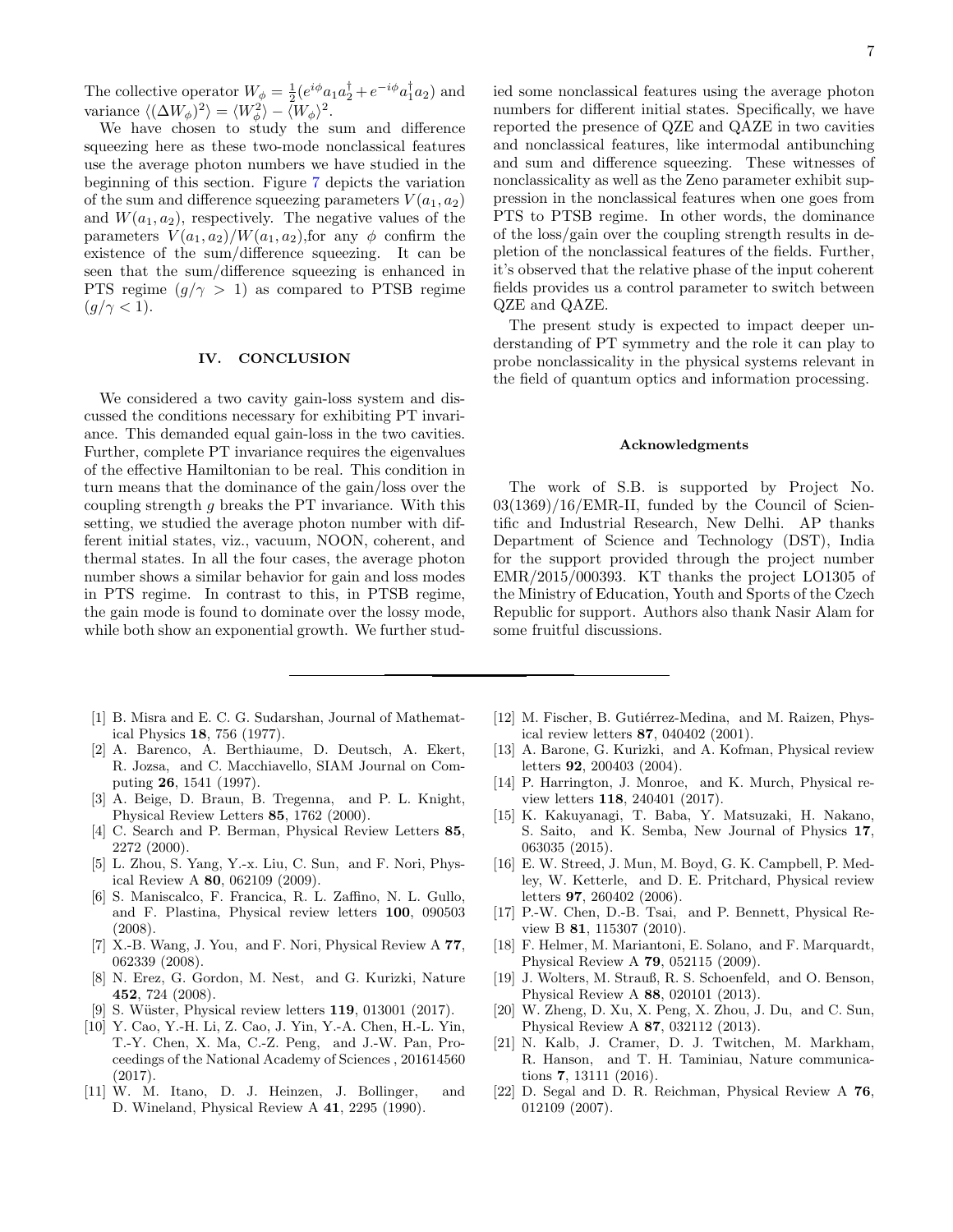- [23] A. Z. Chaudhry, Scientific Reports 6, 29497 (2016).
- [24] H. Eleuch and I. Rotter, Physical Review E 95, 062109 (2017).
- [25] Z. Zhou, Z. Lü, H. Zheng, and H.-S. Goan, Physical Review A 96, 032101 (2017).
- [26] A. Z. Chaudhry and J. Gong, Physical Review A 90, 012101 (2014).
- [27] Y.-R. Zhang and H. Fan, Scientific Reports 5, 11509  $(2015).$
- [28] S. Maniscalco, J. Piilo, and K.-A. Suominen, Physical review letters 97, 130402 (2006).
- [29] J.-M. Zhang, J. Jing, L.-G. Wang, and S.-Y. Zhu, Phys. Rev. A 98, 012135 (2018).
- [30] J. Eisert, M. Wilkens, and M. Lewenstein, Phys. Rev. Lett. 83, 3077 (1999).
- [31] P. Amengual, A. Allison, R. Toral, and D. Abbott, in Proc. R. Soc. Lond. A, Vol. 460 (The Royal Society, 2004) pp. 2269–2284.
- [32] D. A. MEYER and H. BLUMER, Fluctuation and Noise Letters 2, L257 (2002).
- [33] C. Chandrashekar and S. Banerjee, Physics Letters A 375, 1553 (2011).
- [34] A. Pathak and A. Ghatak, Journal of Electromagnetic Waves and Applications 32, 229 (2018).
- [35] R. J. Glauber, Physical Review 131, 2766 (1963).
- [36] E. C. G. Sudarshan, Physical Review Letters 10, 277 (1963).
- [37] G. S. Agarwal, Quantum Optics (Cambridge University Press, Cambridge, 2013).
- [38] J. P. Dowling and G. J. Milburn, Philosophical Transactions of the Royal Society of London A: Mathematical, Physical and Engineering Sciences 361, 1655 (2003).
- [39] D. Browne, S. Bose, F. Mintert, and M. Kim, Progress in Quantum Electronics 54, 2 (2017).
- [40] R. Horodecki, P. Horodecki, M. Horodecki, and K. Horodecki, Reviews of modern physics 81, 865 (2009).
- [41] D. Cavalcanti and P. Skrzypczyk, Reports on Progress in Physics 80, 024001 (2016).
- [42] N. Brunner, D. Cavalcanti, S. Pironio, V. Scarani, and S. Wehner, Reviews of Modern Physics 86, 419 (2014).
- [43] N. Gisin, G. Ribordy, W. Tittel, and H. Zbinden, Reviews of modern physics 74, 145 (2002).
- [44] A. Shenoy-Hejamadi, A. Pathak, and R. Srikanth, Quanta 6, 1–47 (2017).
- [45] B. Sen, S. K. Giri, S. Mandal, C. R. Ooi, and A. Pathak, Phys. Rev. A 87, 022325 (2013).
- [46] N. Alam, K. Thapliyal, A. Pathak, B. Sen, A. Verma, and S. Mandal, arXiv:1708.03967 (2017).
- [47] J. Naikoo, K. Thapliyal, A. Pathak, and S. Banerjee, Phys. Rev. A 97, 063840 (2018).
- [48] K. Thapliyal, A. Pathak, B. Sen, and J. Peřina, Phys. Rev. A 90, 013808 (2014).
- [49] K. Thapliyal, A. Pathak, B. Sen, and J. Peřina, Phys. Lett. A 378, 3431 (2014).
- [50] S. K. Giri, B. Sen, C. R. Ooi, and A. Pathak, Phys. Rev. A 89, 033628 (2014).
- [51] S. K. Giri, K. Thapliyal, B. Sen, and A. Pathak, Physica A 466, 140 (2017).
- [52] S. Bose, K. Jacobs, and P. Knight, Phys. Rev. A 56, 4175 (1997).
- [53] H. Baghshahi, M. K. Tavassoly, and S. J. Akhtarshenas, Quantum Information Processing 14, 1279 (2015).
- [54] A. Majumdar, M. Bajcsy, and J. Vučković, Phys. Rev. A 85, 041801 (2012).
- [55] K. Thapliyal, S. Banerjee, A. Pathak, S. Omkar, and V. Ravishankar, Annl. Phys. 362, 261 (2015).
- [56] I. Chakrabarty, S. Banerjee, and N. Siddharth, Quantum Information and Computation 11 (2010).
- [57] K. Thapliyal, N. L. Samantray, J. Banerji, and A. Pathak, Physics Letters A 381, 3178 (2017).
- [58] P. Malpani, N. Alam, K. Thapliyal, A. Pathak, V. Narayanan, and S. Banerjee, arXiv preprint arXiv:1808.01458 (2018).
- [59] C. M. Bender and S. Boettcher, Physical Review Letters 80, 5243 (1998).
- [60] C. M. Bender, Reps. Prog. Phys. **70**, 947 (2007).
- [61] K. G. Makris, R. El-Ganainy, D. N. Christodoulides, and Z. H. Musslimani, Phys. Rev. Lett. 100, 103904 (2008).
- [62] S. Klaiman, U. Günther, and N. Moiseyev, Phys. Rev. Lett. **101**, 080402 (2008).
- [63] C. T. West, T. Kottos, and T. c. v. Prosen, Phys. Rev. Lett. **104**, 054102 (2010).
- [64] A. Guo, G. J. Salamo, D. Duchesne, R. Morandotti, M. Volatier-Ravat, V. Aimez, G. A. Siviloglou, and D. N. Christodoulides, Phys. Rev. Lett. 103, 093902 (2009).
- [65] C. E. Rüter, K. G. Makris, R. El-Ganainy, D. N. Christodoulides, M. Segev, and D. Kip, Nat. Phys. 6 (2010).
- [66] Y. D. Chong, L. Ge, and A. D. Stone, Phys. Rev. Lett. 106, 093902 (2011).
- [67] A. Regensburger, C. Bersch, M. A. Miri, G. Onishchukov, D. N. Christodoulides, and U. Peschel, Nature (London) 488 (2012).
- [68] B. Peng, S. K. Ozdemir, F. Lei, F. Monifi, M. Gianfreda, G. L. Long, S. Fan, F. Nori, C. M. Bender, and L. Yang, Nature Physics 10, 394 EP (2014), article.
- [69] X. Li and X.-T. Xie, Phys. Rev. A 90, 033804 (2014).
- $[70]$  Y.-L. Liu, R. Wu, J. Zhang, S. K. Özdemir, L. Yang, F. Nori, and Y.-x. Liu, Physical Review A 95, 013843 (2017).
- [71] A. Mostafazadeh, Journal of Physics A: Mathematical and General 36, 7081 (2003).
- $[72]$  H. Jing, S. K. Ozdemir, X.-Y. Lü, J. Zhang, L. Yang, and F. Nori, Phys. Rev. Lett. 113, 053604 (2014).
- [73] X.-Y. Lü, H. Jing, J.-Y. Ma, and Y. Wu, Phys. Rev. Lett. 114, 253601 (2015).
- [74] Y.-L. Liu and Y.-x. Liu, arXiv:1609.02722 (2016).
- $[75]$  Z.-P. Liu, J. Zhang, Ş. K. Özdemir, B. Peng, H. Jing, X.-Y. Lü, C.-W. Li, L. Yang, F. Nori, and Y.-x. Liu, Physical review letters 117, 110802 (2016).
- [76] W. Li, Y. Jiang, C. Li, and H. Song, Scientific Reports 6, 31095 (2016).
- [77] X. Y. Zhang, Y. Q. Guo, P. Pei, and X. X. Yi, Phys. Rev. A 95, 063825 (2017).
- [78] G. S. Agarwal and K. Qu, Phys. Rev. A 85, 031802 (2012).
- [79] L. Zhang, G. S. Agarwal, W. P. Schleich, and M. O. Scully, Phys. Rev. A 96, 013827 (2017).
- [80] S. Longhi, Opt. Lett. 43, 5371 (2018).
- [81] S. Dey, A. Fring, and V. Hussin, in Coherent States and Their Applications (Springer, 2018) pp. 209–242.
- [82] P. Facchi and S. Pascazio, in Progress in Optics, Vol. 42, edited by E. Wolf (Elsevier, Amsterdam, 2001) Chap. 3, pp. 147–218.
- [83] K. Thapliyal and A. Pathak, in International Conference on Optics and Photonics 2015, Vol. 9654 (International Society for Optics and Photonics, 2015) p. 96541F.